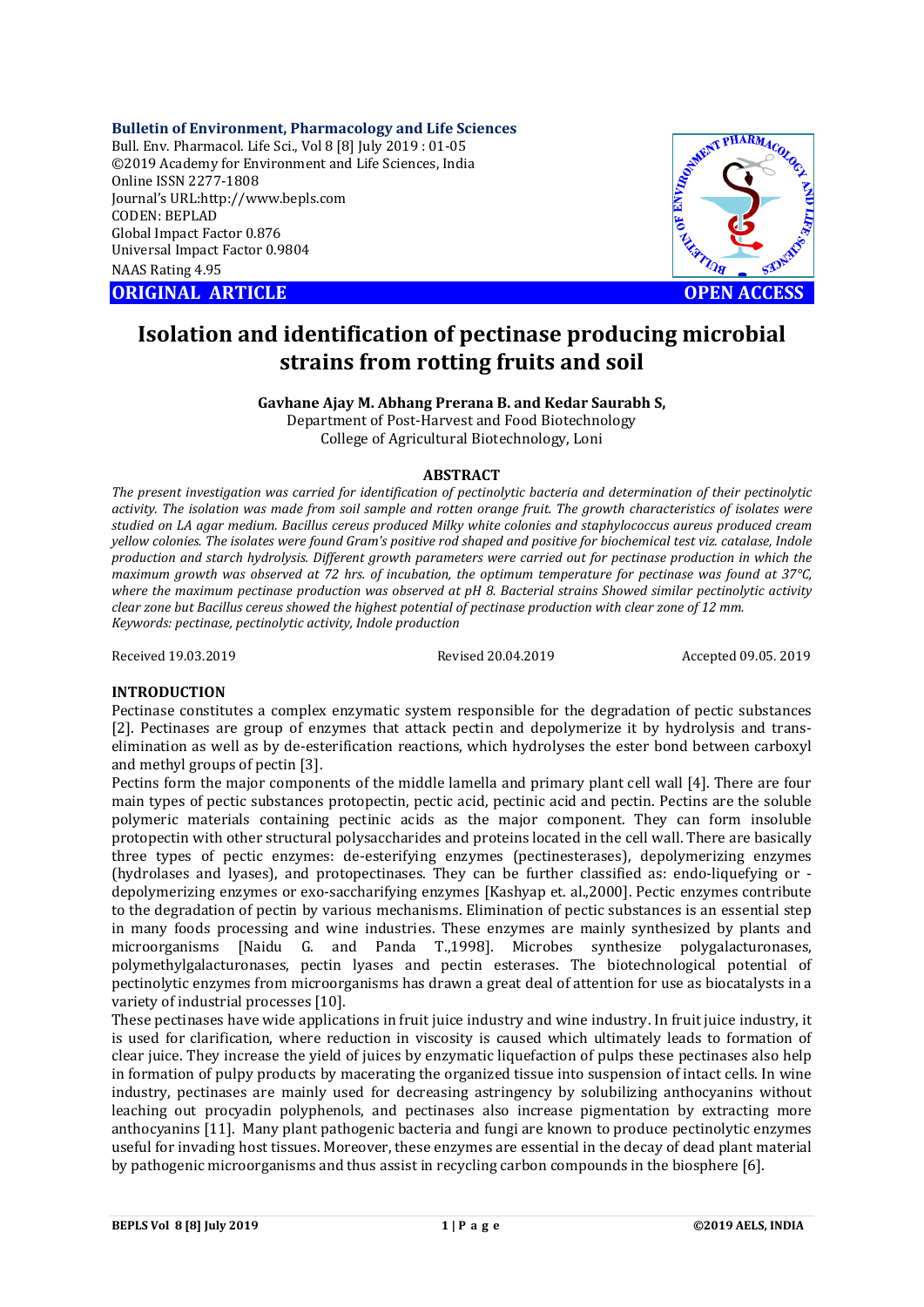Pectinases are produced during the natural ripening process of some fruit and act in combination with cellulose. A large number of microbial strains have been studied for the production of pectinase. The main sources for the pectinolytic complex enzymes are yeast, filamentous fungi and bacteria a large number of which the most relevant ones are Bacillus spp. The pectinase production in yeast has received less attention due to less yield obtained in comparison to bacteria [1-3]. A range of bacterial and fungal strains produce a variety of pectinolytic enzymes [9]. The selection of high yield pectinase producing strain is difficult, however studies revealed that bacterial strains usually have been shown to produce more yield of pectinolytic enzymes than those of fungal ones.

Today, the enzymes are commonly used in many industrial applications, and the demand for more stable, highly active and specific enzymes is growing rapidly. Pectinases have extensive commercial importance for various industrial food applications like in fruit juice industries in order to improve fruit juice yield and clarity. The use of liquefying enzymes for mash treatment results in improvement of juice flow, as maceration of tea leaves, processing of cotton fabric leading to a shorter press-time without the necessity for pressing aids. At the same time pectin is broken down into such an extent that the viscosity of mash is reduced as viscosity relates to molecular weight on another hand pectinase also has wide importance in pharmaceutical industries to improve nutritional value of food.

The main importance of these study to developed a sustainable technique for isolation and identification of pectinase producing microorganisms to fulfil the need of pectinase for mankind's.

#### **MATERIAL AND METHODS**

#### **Collection of Sample**

Soil sample were collected from the farm of citrus orchard. Rotten fruits were collected from weekly market of Loni.

#### **Isolation**

Pectinolytic bacteria were isolated from collected soil samples and rotten juice by serial dilution method and spread on Luria agar plates. Serial dilution was done by taking one gram of soil in 100 ml distilled water in a flask. 1 ml suspension from flask was taken into test tube containing 9 ml of sterile distilled water and 1 ml from one to another, dilutions were made up to 10 -5, 0.1 ml of sample spread on petri plates from last two dilutions and these plates were incubated at 37° C for 24-48 hours. After incubation mixed cultures were obtained which were purified by streaking on Luria agar plates.

#### **Morphological and biochemical Characterization of bacterial strains –**

Identification of strains was done on the basis of colonial morphology (Size, shape, edges and colour of colonies), staining (Gram's staining) and biochemical testing viz. catalase test, starch hydrolysis, Indole production.

#### **Study of growth parameters of isolates showing maximum pectinase production**

Bacterial isolates were subjected to different culture conditions to derive some of the optimum growth conditions for pectinase production. Growth parameters such as growth curve, effect of Temperature and effect of pH were studied in order to detect the optimum parameters by growing cultures in Lauria Broth.

## **A) Growth Curve:**

In order to detect the growth curve, 100 ml Lauria broth was prepared and autoclaved. Loopful of culture was inoculated in it and incubated in shaker for 24 hours. After incubation optical density was

taken at 600 nm everyday till the decline phase did not reach and checked the optimum growth.

#### **B) Effect of Temperature**:

The most potent bacterial isolates were allowed to grow in the Lauria broth having pH 7 at  $37^{\circ}$ C on continuous shaking (150 rpm) for starter culture. After 24 hrs, 100 μL bacterial culture was incubated in 100 ml conical flask containing 20 ml L-broth supplemented with 2% pecticsubstrate.and incubated for 24 hrs. at 10, 20, 30, 37 and 40°C on continuous shaking (150 rpm). After incubation O.D. was taken at 600nm to check optimum growth.

### **C) Effect of pH:**

The effect of pH for pectinase production was determined by inoculating and incubating the bacterial culture in the Lauria broth having different pH. The experiment was carried out individually at various pH i.e. 5, 6, 7, 8, 9 and 10. The optical density was checked after 24 hours at 600 nm.

#### **Screening of bacterial isolates for pectinolytic activity –**

Bacterial cultures were incubated at 37°C as starter culture in 20 ml LB (Luria broth) having pH 7 [6]. After 24 h the broth was centrifuged and supernatant was obtained. The resultant supernatant was used for the screening of bacterial isolates for pectinase activity by well plate method. Petriplates containing autoclaved modified MS medium [6] supplemented with 2% pectin were prepared. After solidification of the medium, three wells of 8 mm in diameter were cut in the agar with the help of corkborer. Each well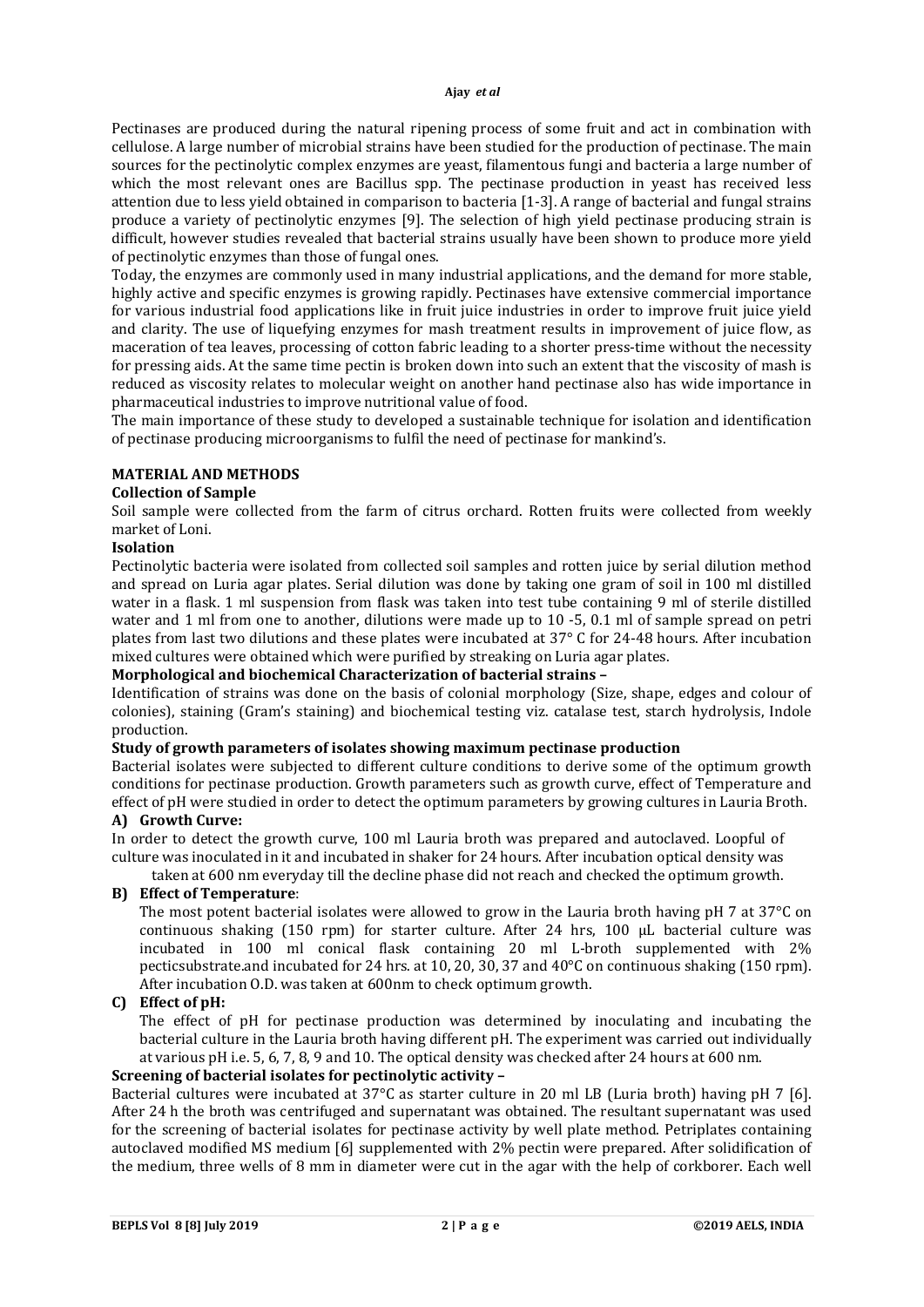was filled with 25 μL of cell supernatant and incubated for 24 hrs.at 37°C.After incubating for 24 hrs., plates were observed for pectinase activity by flooding them with iodine solution.

1) The enzyme activity was observed by measuring the diameter of clear zone around the well in millimeter.

#### **RESULTS AND DISCUSSION**

*Staphylococcus aureus* and Bacillus cereus were isolated from rotten orange and soil respectively by serial dilution and plating technique method using LA agar medium and Lauria broth medium. Bacteria were relatively identified based on colony, morphological and biochemical characters as per bergy, s manual of determinative bacteriology. Observations were recorded on the basis of morphological and biochemical test of isolates also studied the pectinolytic activity of isolates.

#### **Isolation of Bacteria-**

Two isolates were isolated from the collected sample. These isolates were purified by frequently restreaking them on Lauria agar plate. Cream yellow colonies identical as *Staphylococcus sp.* and milky white colonies identical to *Bacillus sp.* were selected for further study. These isolates were maintained on slants. [2].

#### **Morphological and Biochemical characteristics of isolates-**

The isolates were studied with respect to their colony, colour, shape and gram's staining reaction. The *Bacillus cereus* produced circular Colonies on Lauria agar medium and *Staphylococcusaureus* produced oval Colonies on Lauria agar medium. Isolates were subjected to the biochemical test for their identification, some of the test were performed for comparing the characteristics depicted in burgeys manual of systemic bacteriology. It is spherical shaped, gram positive, circular, cream pale, yellow colonies on Lauria agar plate [7]. Biochemical test viz catalase, starch hydrolysis, Indol production confirms the bacterial pathogens

| Characteristics                                        | Isolates              |                        |  |  |  |  |
|--------------------------------------------------------|-----------------------|------------------------|--|--|--|--|
|                                                        | Staphylococcus aureus | <b>Bacillus cereus</b> |  |  |  |  |
| Morphological and cultural characteristics of isolates |                       |                        |  |  |  |  |
| Shape                                                  | Oval                  | Circular               |  |  |  |  |
| Colour                                                 | Cream Yellow          | Milky white            |  |  |  |  |
| Gram's character                                       | <b>Grams Positive</b> | Gram's positive        |  |  |  |  |
|                                                        | Cocci shaped          | Rod shaped             |  |  |  |  |
| Biochemical characteristics of isolates                |                       |                        |  |  |  |  |
| <b>Catalase Test</b>                                   | Positive              | Positive               |  |  |  |  |
| Indol test                                             | Positive              | Positive               |  |  |  |  |
| Starch hydrolysis                                      | Positive              | Positive               |  |  |  |  |
|                                                        |                       |                        |  |  |  |  |

**Table 1-Morphological and Biochemical characteristics of isolates.**

## **A) Growth parameters of different isolates-**

Different growth parameters were carried out in which the maximum growth was observed at 72 hours, the optimum temperature for pectinase production was found at 37ºC, where by the maximum pectinase production was observed at pH 8.

Similar sort of result was observed by G.A. Aaisha *et al*. [1] who reported that different growth parameters were carried out in which the maximum growth was observed at 72 hrs the optimum temp. for pectinase produce was found at 37ºC where by the maximum pectinase production was observed at pH 8 for *Bacilllus firmus*. This is in agreement with study of Anna *et. al.* [2] who reported that *Bacillus firmus* is able to produce high percent of pectinase.

| TADIC = OIDIACOODIIII OI AIIICI CIIC IIICADAGON DUTION ACOT - GI |         |         |         |         |  |  |
|------------------------------------------------------------------|---------|---------|---------|---------|--|--|
| Bacteria                                                         | 24 hrs. | 48 hrs. | 72 hrs. | 96 hrs. |  |  |
| Staphylococcus aureus                                            | 0.926   | 1.621   | 1.858   | 1.215   |  |  |
| Bacilllus cereus                                                 | 0.904   | 1.128   | 1.920   | 1.009   |  |  |

#### **Effect of temperature-**

| Bacteria              | $10^{\circ}$ C | $20^{\circ}$ C | $30^{\circ}$ C | $37^{\circ}$ C | $40^{\circ}$ |
|-----------------------|----------------|----------------|----------------|----------------|--------------|
| Staphylococcus aureus | ).928          | 1.327          | 1.629          | 1.824          |              |
| Bacilllus cereus      | .294           | 1.691          | 1.899          | 1.941          | 1 270        |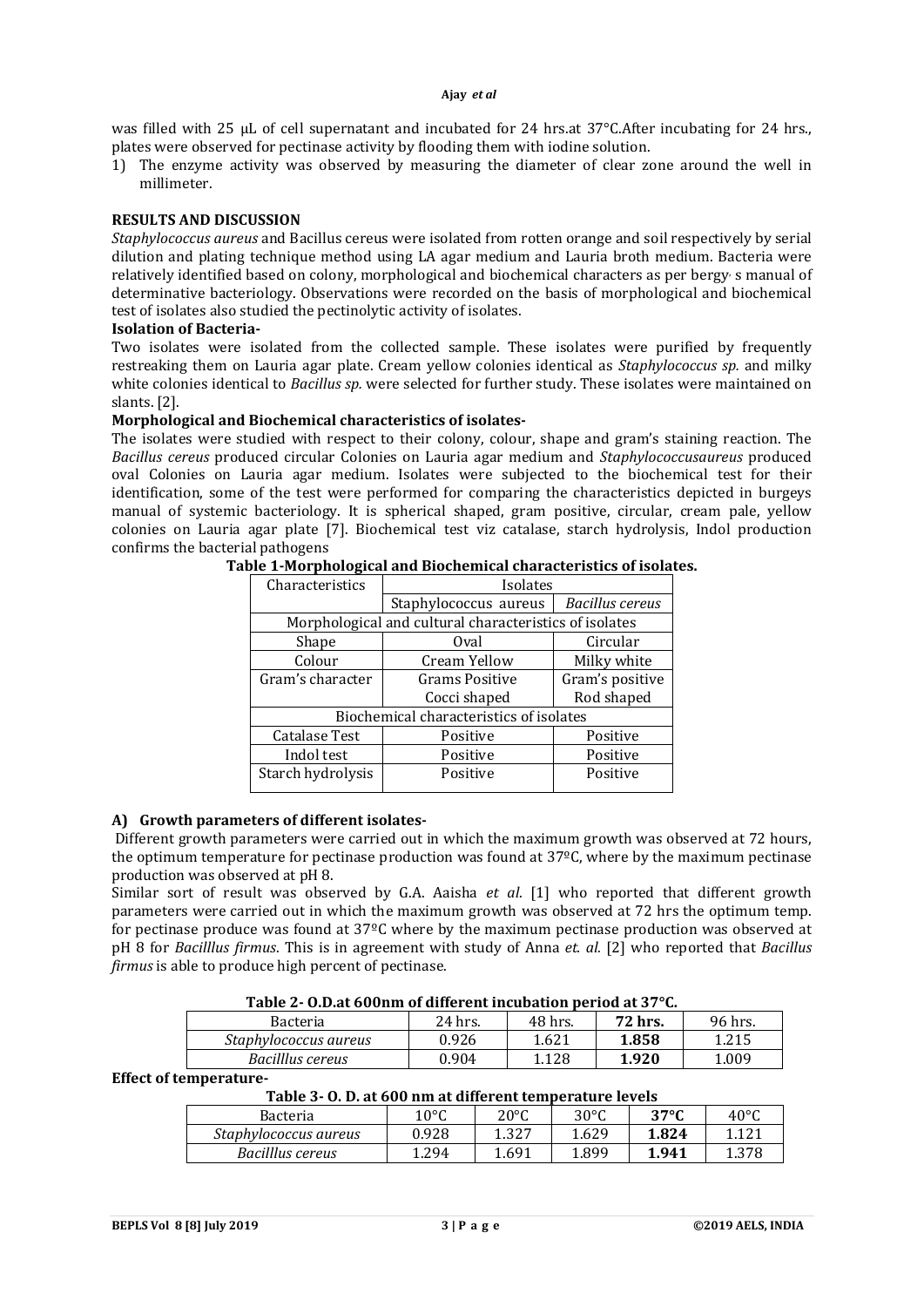#### **Effect of pH-**

| Table 4- O. D. at 600 nm at different pH level |
|------------------------------------------------|
|------------------------------------------------|

| <b>Bacteria</b>       | ັ                 |       |                 |       |       |       |
|-----------------------|-------------------|-------|-----------------|-------|-------|-------|
| Staphylococcus aureus | $\mid 0.240 \mid$ |       | $0.928$   1.625 | 1.628 | 0.710 | 0.552 |
| Bacillus cereus       | 0.811             | 0.904 | $+1.122$        | 1.183 | 0.898 | 0.705 |

#### **Screening of bacterial isolates for pectinolytic activity-**

Bacterial isolates were subjected to preliminary screening by well plate method on modified MS medium [6-9] supplemented with 2 % pectin. Two isolates i.e. *Staphylococcus aureus* and *Bacillus cereus* were selected for pectinolytic activity on the basis of zone size ranging from 8 mm to 12 mm after flooded the plate with iodine solution.Bacterial strains Showed similar pectinolytic activity clear zone but *Bacillus cereus* showed the highest potential of pectinase production with clear zone of 12 mm

#### **Table 5: Size of zone in mm by bacterial isolates in well plate method**

| Sr no | <b>Isolates</b>     | Zone size in mm |
|-------|---------------------|-----------------|
|       | Staphlococcusaureus |                 |
|       | Bacillus cereus     |                 |